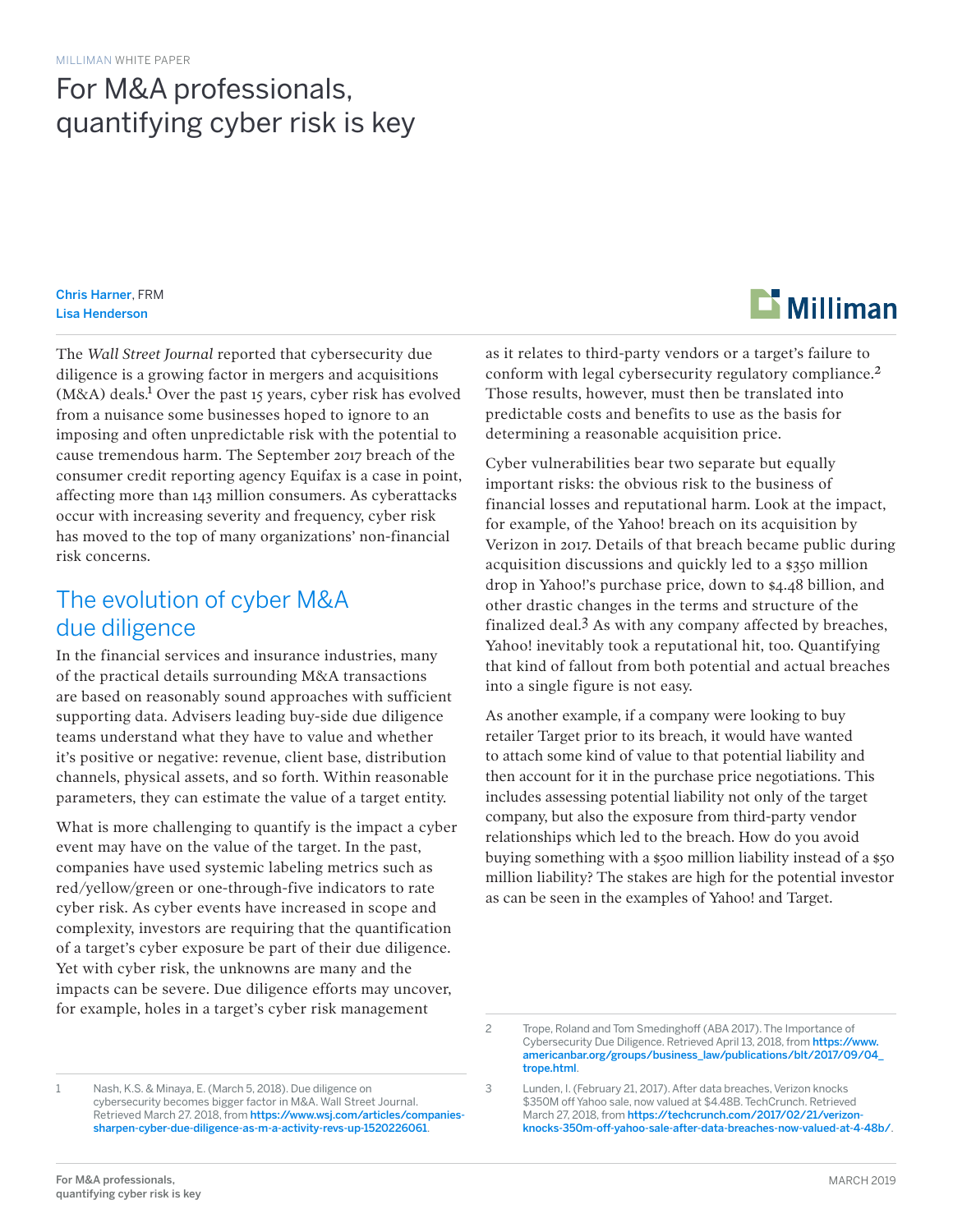### Strategic approaches to valuation

This quantifying of a target company's cyber risk is a problem that might be best thought of in the same way actuaries in insurance companies think about reserving. An actuary working for an investor will compare the target's booked reserves to a best estimate of the unpaid claims liability of the target. However, the actuary owes it to the investor to also describe the variability—the uncertainty of those reserve estimates.

Take two contrasting examples. If the target company writes property insurance, the expected payout of all future claim payments will be relatively short, so the uncertainty factor will, correspondingly, be relatively small. However, if the target company writes long-tailed workers' compensation insurance, where the expected payout can be 30, 40, or 50 years or longer, a very reasonable uncertainty factor can be considerably large and, thus, significant in the purchase price negotiations .

In a similar way, the uncertainty of the cost of a cyber event can also be significant. And it can change on a dime. Imagine that an investor acquires a business. The acquiring company's stock gets a nice bump. But then, one month later, after the deal has closed, the acquired entity discovers it was a victim of a cyber breach which occurred months before the deal closed. It wasn't caught, it wasn't calculated into the deal—or maybe it was to some degree, but insufficiently—and now suddenly the acquiring company is facing unplanned for exposure. Assessing and quantifying the potential for cyberattacks calls for placing a valuation on the various reputational and financial risks that could befall an acquiring company due to a cyber event: from a drop in market value, to client loss, legal action, or a change in C-suite or other senior management. While some of these risks are manageable and can be overcome, a large breach might lead to a change in the business model or financial peril if the exposure is not assessed properly.

## Assessing and quantifying cyber risk

When it comes to M&A transactions, investors are often already making use of security-type firms that can offer forensic views into the plumbing and wiring of a target company's cyber exposure. These third-party firms often provide checklists of actions that would need to be taken to mitigate a target's cyber risk. There is an absolute place in the market for these firms, and it's likely that most investors now bring them on board as a matter of routine.

However, the critical piece that remains missing is how to quantify those risks in order to provide a better valuation of the target and overall risk profile of the transaction. A deeper understanding of cyber risk would enhance the negotiations between the buyer and the seller. Quantifying cyber exposure should begin with a methodology to capture and evaluate a company's security posture, vulnerabilities, threat vectors, compromised assets, and impacts of a cyber event or events. The model then allows for scenario development to determine the frequency and severity of an event. Running thousands of iterations allows for creating a continuous distribution of loss outcomes and quantifying the potential range of cyber risk costs, including expected loss, tail loss, and the volatility around these losses. Lastly, the model should allow for management actions such as what happens with increases or decreases in specific areas of IT spend or insurance coverage.

Such a tool would allow investment bankers, risk managers, and cyber experts to better understand some of the more challenging questions in M&A transactions. If the expected loss occurred, for example, how would the target's current insurance coverage respond? Are there gaps that need to be considered? What do they look like? What if, rather than the expected loss, a more extreme event (tail loss or worstcase scenario) materialized? The insight gained would be invaluable to the acquiring company regarding the target's risk profile, potential management actions, strategic planning, and resource allocation.

A significant benefit of a cyber risk assessment during M&A due diligence is that it presents the broadest view of how to value the cyber risk of a target company, while at the same time taking into account that company's current insurance protections. Whether the acquiring company intends to make allowances for any potential gaps with additional insurance, carve-outs, escrow, reserves, or other options, solutions exist to help put a number on the risk in the first place. Overlaying the results with a company's insurance coverage can help identify gaps in coverage and determine how much uncertainty is or is not already understood.

Informed assessment of the cost of cyber risk greatly assists the investor in determining the potential net increase in its own risk profile, allowing the company to more accurately determine whether a target may exceed the acquiring company's formal risk appetite parameters. The more capable a buyer is in measuring all risk, the greater advantage it has during M&A negotiations.